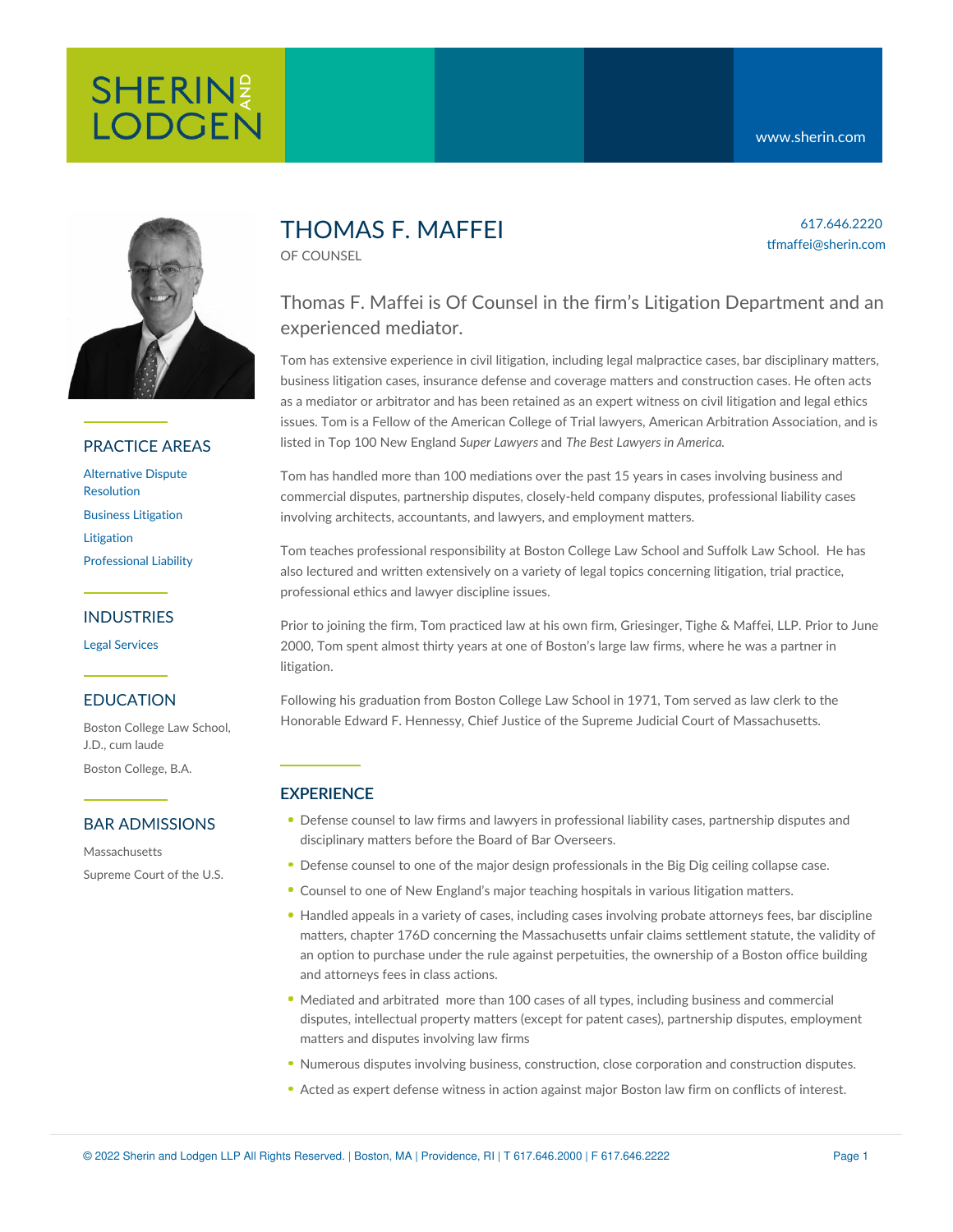#### ACCOLADES

- Listed in *The Best Lawyers in America* ©
- **American College of Trial Lawyers, Fellow**
- Massachusetts Super Lawyer
- Top 100 New England *Super Lawyers*
- Martindale-Hubbell Peer Review Rated: A/V Preeminent<sup>®</sup>

#### SPEAKING ENGAGEMENTS

- "Bad Faith Claims [Handling](https://www.mcle.org/product/catalog/code/2000255B00) G.L. c. 93A and G.L. c. 176D ," *Massachusetts Liability Insurance Manual*, chap. 13, 3<sup>rd</sup> edition 2017 with 2020 supplement, Massachusetts Continuing Legal Education, Inc., May 5, 2020
- "Stormy and the [lawyers:](https://www.sherin.com/wp-content/uploads/2018/04/MLW-TFM-02388-Final.pdf) Ethics 101," *Massachusetts Lawyers Weekly*, April 16, 2018
- "Four Factors for lawyers seeking the right [mediator](https://www.sherin.com/firm-news/christopher-r-blazewjewski-and-thomas-f-maffeis-article-four-factors-for-lawyers-seeking-the-right-mediator-published-in-massachusetts-lawyers-weekly/) [,](https://www.sherin.com/wp-content/uploads/2018/01/MLW-CRB-and-TFM.pdf)" *Massachusetts Lawyers Weekly,* January 15, 2018
- "Practicing with Professionalism," speaker, Massachusetts Bar Association CLE, January 2017
- "Is the 'hot potato doctrine' now applicable in [Massachusetts](https://www.sherin.com/wp-content/uploads/2016/07/TFM-JGK-Hot-Potato-MLW.pdf) ?" *Massachusetts Lawyers Weekly,* July 2016
- "Important Professional Responsibility Developments for Patent Lawyers and Patent Litigators," *Intellectual Property & Technology Law Journal*, April 2016
- "Litigation: Is There a Better Way Than Mutually Assured Destruction?" speaker, SBANE, March 2016
- "Navigating Common Insurance Issues in Commercial Litigation," panel member, Boston Bar Association, February 2016
- "Problem Clients: How to Spot Them and What to Do When You Have One," panel member, Boston Bar Association, February 2016
- "Practicing with Professionalism," speaker, Massachusetts Bar Association, January 2016
- "Is it time to require arbitration of fee disputes", Massachusetts Lawyers Weekly, February 2014
- Faculty, Mediation Training Course, MCLE, Inc., 2011, 2012
- Chair, What To Do When You've Made an Estate Planning Mistake, MCLE, Inc., March 2012
- Panelist, Setting Up a Law Practice, Suffolk law School, March 2012
- Contributor, "Massachusetts Liability Insurance Manual," MCLE, Inc. 2011
- Panelist, "Applied Legal and Business Ethics," Business Deals/Business Skills, Center for CLE & Academic Conferences, Suffolk Law School, March 2010
- "Rule 1.13: Legal Ethics in the Company Setting," Center for Advanced Studies, Suffolk Law School, March 18, 2010
- "Lawyer Comings and Goings," Massachusetts Lawyers Weekly, July 13, 2009
- "Breaking Up Is Hard To Do (Correctly)," Massachusetts Lawyers Weekly, February 2005
- Faculty, Counting Down To Trial, MCLE, Inc. 2003, 2004 and 2011.
- "The Uncertain Lessons of the Andersen Conviction," Boston Business Journal, July 19 25, 2002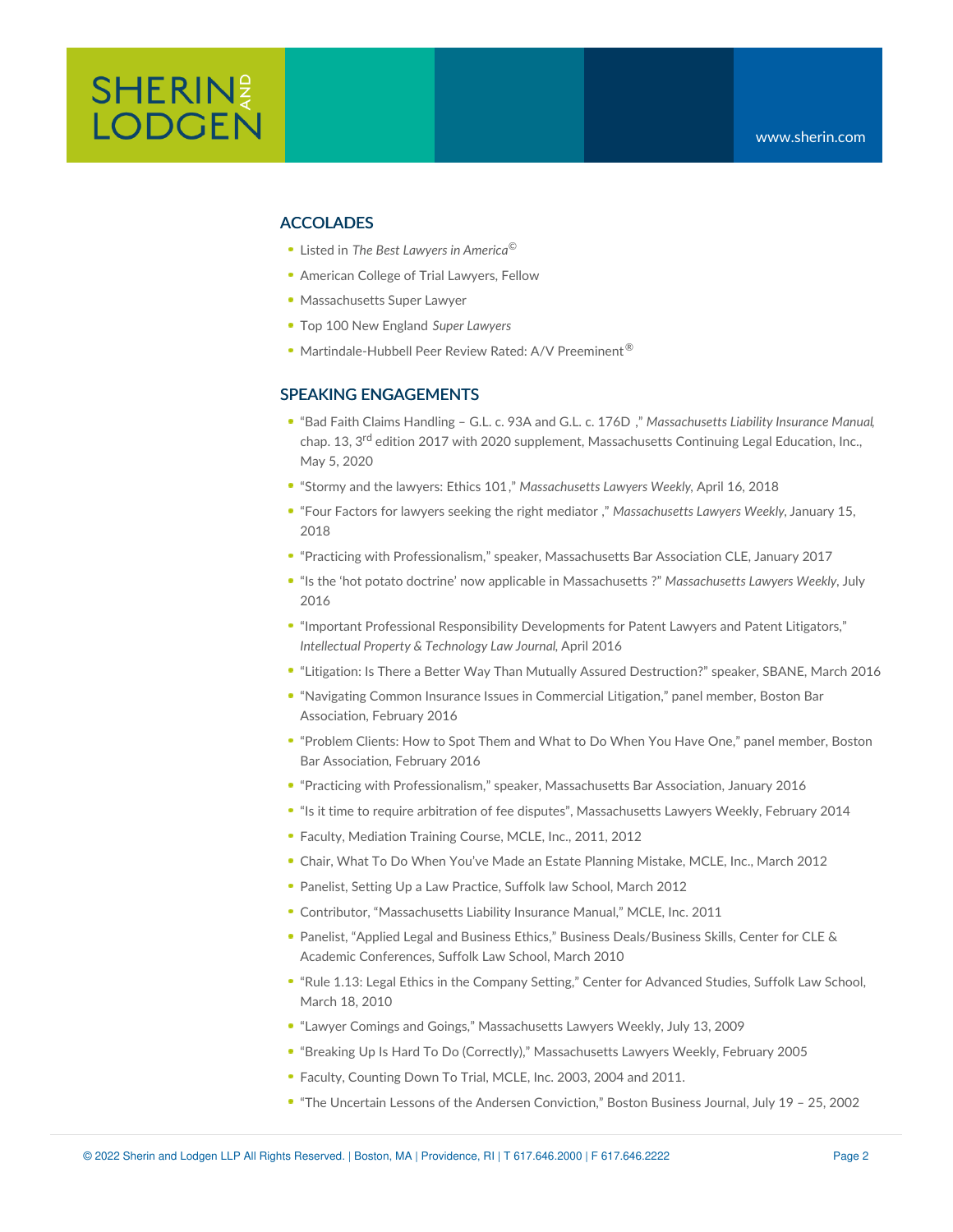

- "Attorney/Client Privilege: Where Should We Draw the Line? Permitting Lawyers To Prevent Physical and Economic Harm," Boston Bar Journal (January/February 2002)
- "Bad Faith Claims Handling G.L. c. 93A and G.L. c. 176D," Massachusetts Liability Insurance Manual (MCLE 2000)
- "Latest Developments In Damage Calculations Under Chapters 93A and 176D," Unfair Insurance Settlement Practices, Massachusetts Continuing Legal Education, Inc. (1997)

### **MEMBERSHIPS**

- American Arbitration [Association](http://adr.org/)
	- Member
- American Bar [Association](http://www.americanbar.org/aba.html)
	- Member
- [American](http://www.actl.com//AM/Template.cfm?Section=Home) College of Trial Lawyers
	- Fellow
	- **Massachusetts State Committee, 2013-2014**
	- **Legal Ethics and Professionalism Committee, 2013-2014**
- [MCLE,](http://www.mcle.org/) Inc.
	- **Trustee**
- **Social Law [Library](http://www.socialaw.com/)** 
	- Trustee
- Frank J. [Murray](http://www.innsofcourt.org/inns/fjmurrayinn/) Inn of Court
	- Board Member
- [Massachusetts](http://www.massbarfoundation.org/) Bar Foundation
	- **Life Fellow**
- [Flashner](http://www.flaschner.org/) Judicial Institute
	- **Trustee**
- [Massachusetts](http://www.massbar.org/) Bar Association
	- **Past President, 1988-1989**
- [Massachusetts](http://www.mass.gov/obcbbo/) Board of Bar Overseers
	- Member, 1984-1988

#### COMMUNITY INVOLVEMENT

- **Boston Latin School Association** 
	- Past President
- City of Melrose Park Commission
	- **Former Member**
- City of Melrose, Committee To Study Municipal Salaries
	- **Former Chair**
- City of Melrose, Melrose Charter Advisory Committee